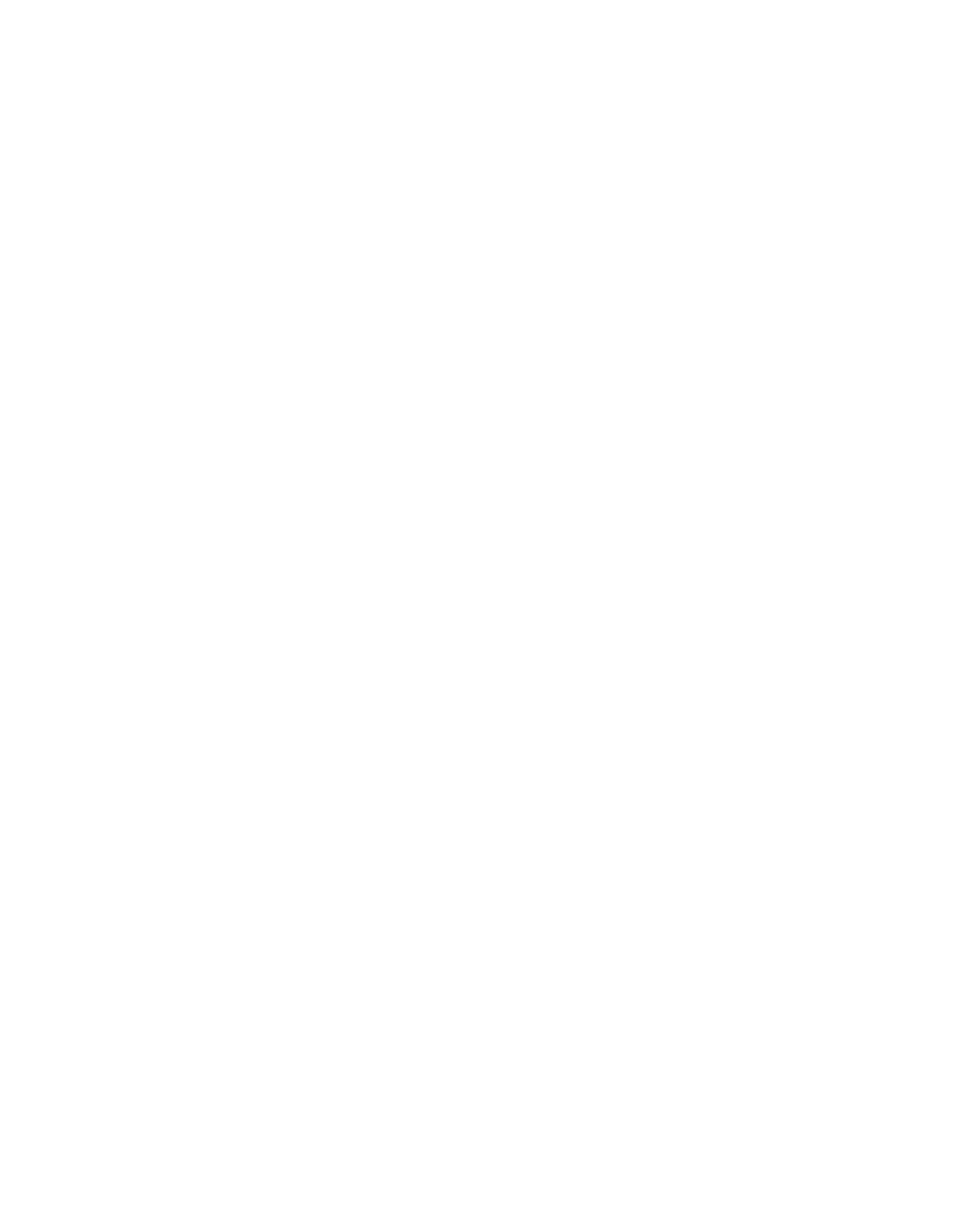### **BURKE, Justice.**

[¶1] Nicholas M. Montee was convicted of second degree arson. His claim on appeal is that there was insufficient evidence to support his conviction. We conclude that the evidence was sufficient, and we will affirm.

## *ISSUE*

[¶2] Mr. Montee presents a single issue: Was there sufficient evidence to support a conviction of second degree arson? The State presents the same issue with more elaboration:

> Under Wyo. Stat. Ann.  $\S 6$ -3-102(a), a person is guilty of second degree arson if he starts a fire with intent to destroy or damage property to collect insurance. At trial, the State presented evidence that Mr. Montee admitted he started a fire in his late mother's house, which he stood to inherit. Moreover, the State offered circumstantial evidence showing he intentionally started the fire to collect insurance proceeds. Did the State provide sufficient evidence for a reasonable jury to find Mr. Montee guilty?

## *FACTS*

[¶3] Mr. Montee's mother died in 2010. He and his brother were her only heirs, and he was appointed personal representative of her estate. The estate's most valuable asset was a home located on several acres in rural Laramie County. Mr. Montee had lived there with his family all of his life, and continued to consider it his place of residence after his mother died, although he was living with his fiancée in Cheyenne at least part of the time.

[¶4] When Mr. Montee testified at his trial, he explained that, after his father's death in 2001, his mother began to "hoard everything." As he described it, "She just would buy and buy and gather stuff and stick it everywhere." As a result of the home's poor condition, an appraiser for the estate determined that it had essentially no monetary value. The real estate was worth up to \$49,000. There was a mortgage on the property for approximately \$13,000. Because the estate had limited liquidity, Mr. Montee advanced more than \$8,000 from his own assets to pay the estate's expenses, including mortgage payments.

[¶5] On the afternoon of February 13, 2011, a neighbor saw smoke coming from the Montee home, and called to report it. One of the responders contacted Mr. Montee to inform him of the fire. When Mr. Montee arrived, he told the responder that he had been at the home about an hour before the fire was reported. He also told the responder that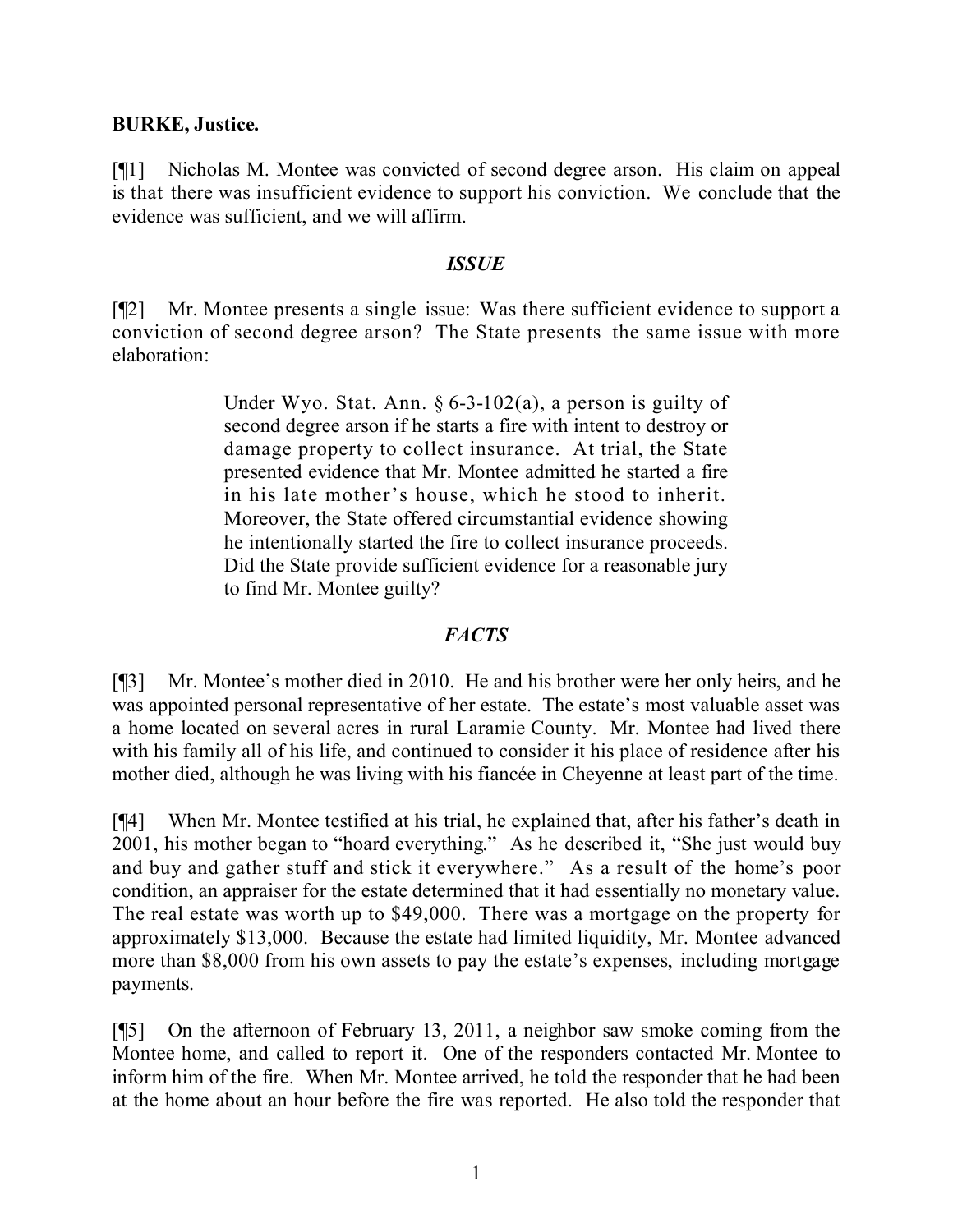the insurance policy on the home had lapsed, but that he had just recently renewed it. After the fire was controlled, because the firefighters suspected arson, they assigned "somebody to baby-sit the scene overnight to make sure it wasn't tampered with."

[¶6] Detective Thomas of the Laramie County Sheriff's Department, a certified fire "origin-and-cause technician," was assigned to investigate the cause and origin of the fire. He detailed the results of his investigation at trial. His initial impression was of "a home severely damaged by a fire," and he was "also struck by the amount of household goods and clothing and things that were accumulated in the home."

[¶7] Detective Thomas's investigation eliminated several possible causes of the fire. He ruled out natural causes such as lightning because the weather on the day of the fire had been dry and windy with no precipitation. The propane supply to the Montee home had been shut off for several months, so he ruled out an accidental gas fire. He found no evidence that it was an electrical fire. He ruled out the electrical space heaters as sources of the fire because there was no burn pattern on the floor underneath them. Having ruled out these accidental causes, Detective Thomas began to suspect that the fire was set intentionally.

[¶8] Detective Thomas explained to the jury the evidence suggesting arson. Evidence of petroleum distillates was found in one of four samples taken from the home, although the exact nature of the material was not determined. Examining the property around the Montee home, Detective Thomas noted a detached storage shed with a "cluster of fishing poles laying beside it." He explained that it was significant to find "fishing poles in February outside of a shed rather than inside" because "one of the flags of an intentionally started fire is that a person gets valuable items out of the structure before they burn it." Inside this shed, he found firearms "laid on the floor, kind of on top of each other. Generally," he explained, "firearms are stored respectfully in some way where they're not laying on top of each other. Again, this appeared to be a hurried gathering . . . similar to the fishing poles." Other factors suggesting arson to Detective Thomas included the isolated, rural location, and the fact that a new insurance policy on the home had been purchased shortly before the fire. As Detective Thomas explained, none of these factors by itself proved arson, "but if you accumulate several factors in the course of your investigation that could become significant."

[¶9] Detective Thomas also testified that Mr. Montee was the last person known to be at the home, and he had been there within an hour of when the fire was reported. There was evidence that Mr. Montee was experiencing financial difficulties, including the fact that he had been on leave from his job without pay since August, 2010. Mr. Montee was frustrated by the condition of the home and the amount of work he was required to do to clean up the property.

[¶10] In April, 2011, Detective Thomas and another detective interviewed Mr. Montee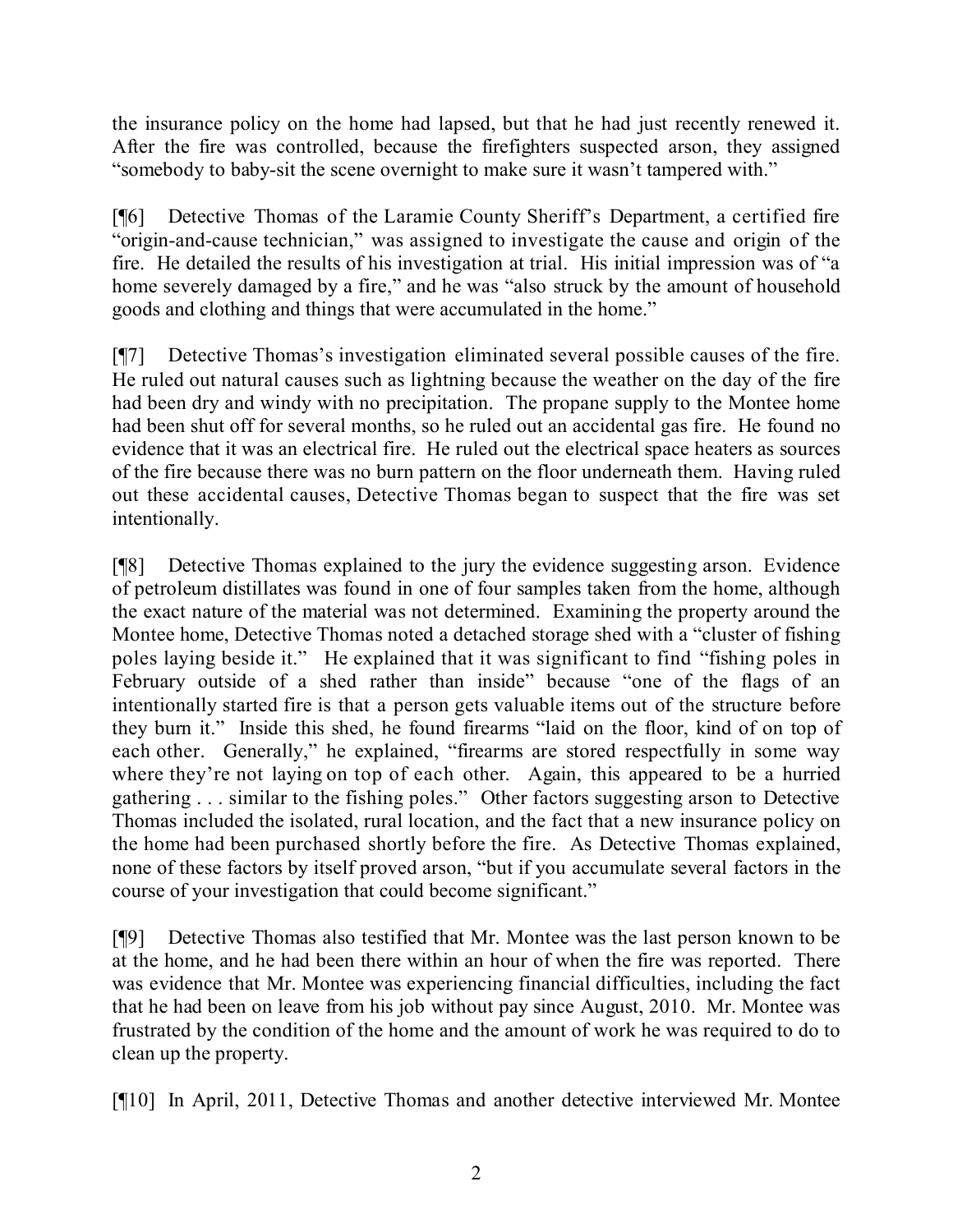for nearly four hours. That interview was recorded, and the recording was played in its entirety for the jury during trial. Mr. Montee described various medical problems he had experienced, and related his financial difficulties, admitting that he had considered contacting a bankruptcy lawyer. He confirmed that he had been at the home on the day of the fire, and explained he went there to feed the dogs and look for a knitting machine he believed to be in his mother's bedroom. He left around 2 o'clock in the afternoon, and received the phone call about the fire approximately an hour later. Mr. Montee said that he would "accept responsibility for possibly accidentally starting it," adding, "I'm the only one there . . . I'm the one that had to have done it."

[¶11] He then said that, if he had started the fire, "it started in the kitchen because I know I touched that stove." Later, he said he thought he had turned on the stove. Then he admitted, "I'm positive I turned it on." He also said that there were papers and other items on and near the stove when he turned it on.

[¶12] When asked why he had turned the stove on and left the house, Mr. Montee explained, "There would be so many reasons. . . . I didn't care anymore. I didn't want to deal with it anymore." He also said he "wanted this house to go away." He later told the detectives, "I will accept responsibility . . . for the house burning down. I will accept that responsibility," and explained, "I know I turned the stove on, and I know I said 'screw it.'" Later, he reconfirmed, "I know I turned on the stove, and I walked out." The detective asked, "And you knew it would start the house on fire?" Mr. Montee responded, "I'm positive. I knew that it would."

[¶13] However, even though Mr. Montee admitted to starting the fire in the kitchen, he consistently maintained throughout the interview that he had not started a fire in his mother's bedroom closet. Detective Thomas testified that his initial hypothesis was that the fire had started on the west end of the house in the mother's bedroom closet. After interviewing Mr. Montee, however, the detective

> went back and investigated the second location in the kitchen more firmly, found confirming evidence . . . there were two locations where the fire started.

> One of the factors in an arson is multiple starts because they want to make sure it burns down, so it is logical in an arson fire there are more than one start locations, and both appear to be start locations.

> I gave the kitchen more credence, ultimately, because he confessed to starting the fire there. He did not confess to starting the fire in the bedroom. . . .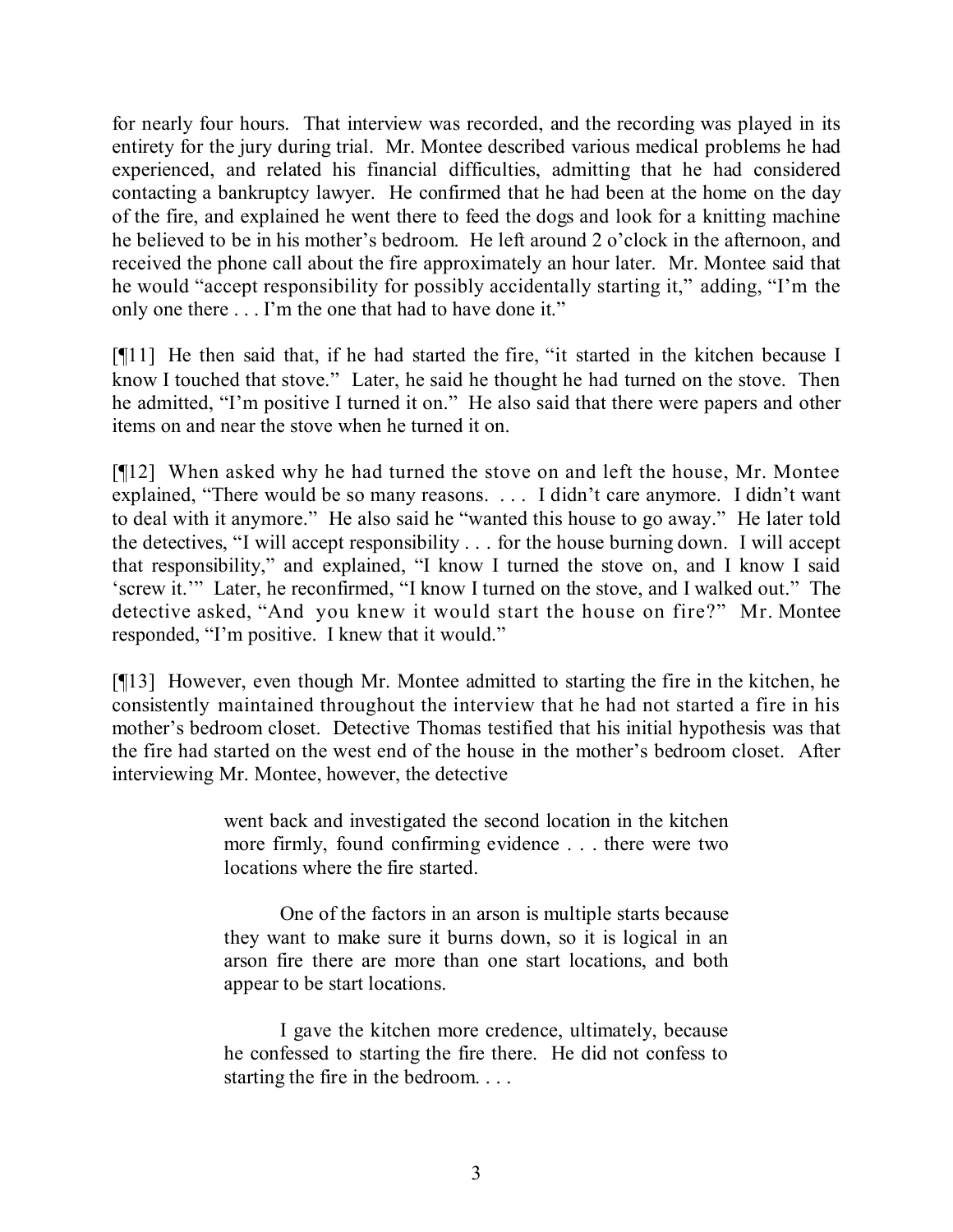I felt that I had concluded rightfully that he had committed the arson, and just because he wouldn't confess to both locations didn't mean that a crime wasn't committed.

As a result of his investigation, Detective Thomas concluded that the fire started "on the cooking surface of the island in the kitchen," with a possible secondary point of origin in the mother's bedroom closet.

[¶14] Another witness who testified at Mr. Montee's trial was Rick Baldwin, a fire and explosives investigator for the insurance company that had recently insured the Montee home. The conclusions of his investigation were largely consistent with Detective Thomas's conclusions. For example, he said there was no lightning or other weather phenomenon that could have started the fire, though there had been high winds the day of the fire. He found no signs of the fire starting near the space heaters. He ruled out electrical wiring, switches, appliances, and other heat-producing equipment as causes of the fire. He also thought it unusual to find a number of fishing rods and reels outside in the wintertime, and further noted that he found no dust or grass or leaves on the fishing equipment, suggesting they had not been outside for long. Like Detective Thomas, Mr. Baldwin concluded that Mr. Montee started the fire.

[¶15] In one respect, however, Mr. Baldwin's conclusions differed from Detective Thomas's. He concluded that the "primary area of origin that is consistent with the damage and destruction done to this building is in the master bedroom closet on the west side of the building." With regard to the kitchen, Mr. Baldwin believed either that the fire started in the bedroom closet and was driven toward the kitchen, or that a second fire could have been set in the kitchen. Mr. Montee had told him that a bag of coal and bottles of propane fuel used for camping were in the kitchen. Mr. Baldwin said that such things are "usually not found in a kitchen together," and "together they form a pretty potent fuel package." He believed it possible that a fire started in the bedroom closet, moved toward the kitchen and "caught that fuel package" on fire. However, the information he had was not enough to say whether a second fire was set in the kitchen or the fire moved to the kitchen from the bedroom closet. "It could have happened either way."

[¶16] The attorney for the estate of Mr. Montee's mother confirmed that the homeowner's insurance policy on the Montee home had lapsed in December of 2010 for lack of payment. The attorney stressed the need for Mr. Montee to maintain insurance coverage in order to preserve the estate's property. An insurance agent confirmed that Mr. Montee had purchased a new homeowner's policy on January 28, 2011. When purchasing the new policy, Mr. Montee specifically asked the insurance agent if the policy covered fire. The agent told him it did. The manager of the insurance agency testified that Mr. Montee submitted a claim on the insurance on February 14, 2011, one day after the fire.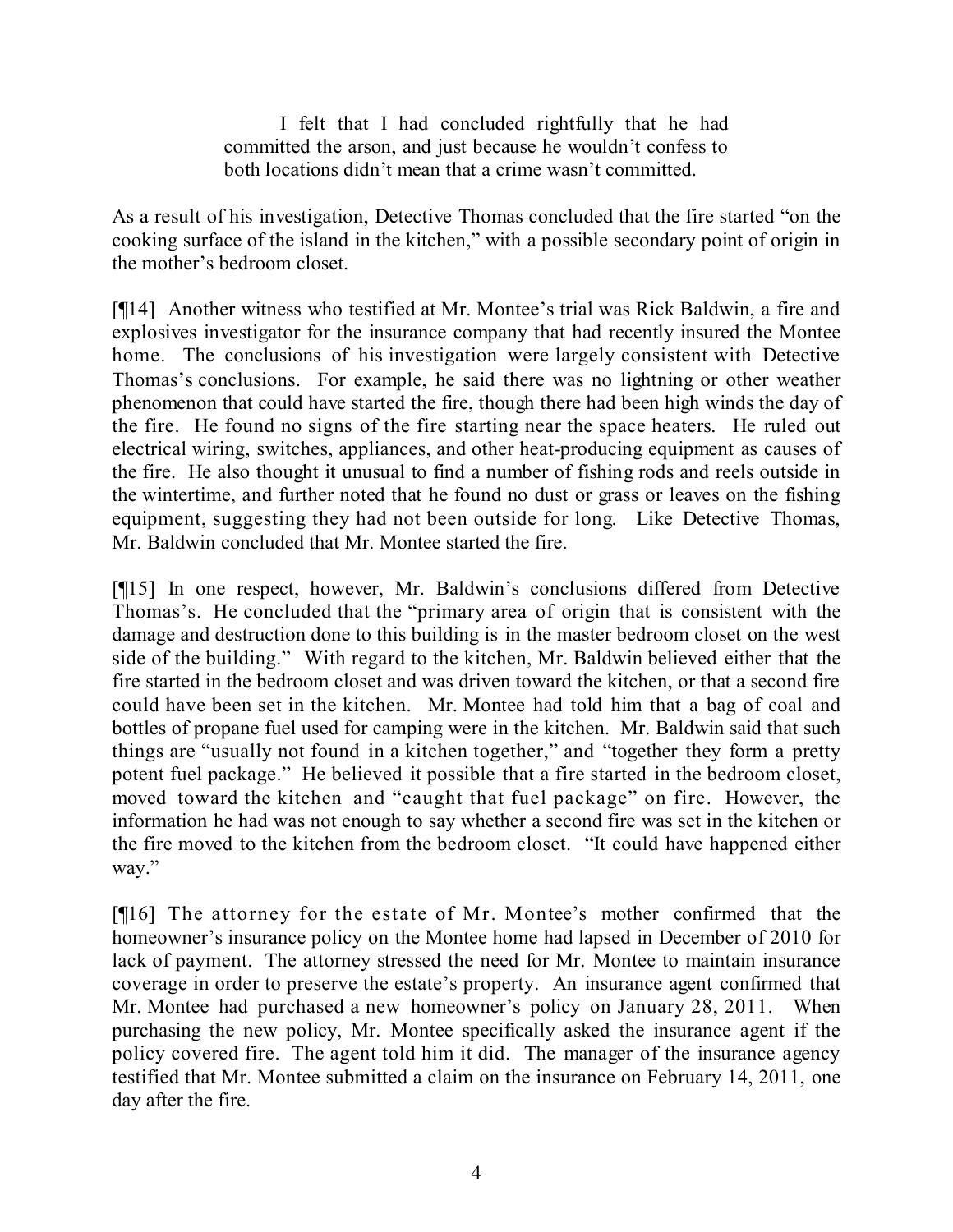[¶17] The jury found Mr. Montee guilty of second degree arson. He was sentenced to a term of three to five years incarceration, which was suspended in lieu of three years of supervised probation. Mr. Montee challenges his conviction in this appeal.

## *STANDARD OF REVIEW*

[¶18] In reviewing the sufficiency of the evidence, we apply the following standard of review:

> [W]e examine and accept as true the State's evidence and all reasonable inferences which can be drawn from it. We do not consider conflicting evidence presented by the defendant. We do not substitute our judgment for that of the jury; rather, we determine whether a jury could have reasonably concluded each of the elements of the crime was proven beyond a reasonable doubt. This standard applies whether the supporting evidence is direct or circumstantial.

*Guerrero v. State*, 2012 WY 77, ¶ 14, 277 P.3d 735, 738-39 (Wyo. 2012), quoting *Anderson v. State*, 2009 WY 119, ¶ 6, 216 P.3d 1143, 1145 (Wyo. 2009).

# *DISCUSSION*

[¶19] The crime of arson in the second degree is set forth in Wyo. Stat. Ann. § 6-3- 102(a) (LexisNexis 2011): "A person is guilty of second-degree arson if he starts a fire or causes an explosion with intent to destroy or damage any property to cause collection of insurance for the loss." Applying this statute in Mr. Montee's trial, the district court instructed the jury that the elements of the crime were as follows:

- 1. On or about the  $13<sup>th</sup>$  day of February, 2011
- 2. In Laramie County, Wyoming
- 3. The Defendant, **NICHOLAS M MONTEE**
- 4. Started a fire
- 5. With intent to destroy or damage any property to cause collection of insurance for the loss.

(Emphasis in original.) The district court duly instructed the jury that it should find the defendant guilty if "you find from your consideration of all the evidence that each of these elements has been proved beyond a reasonable doubt," but that it should find the defendant not guilty if "on the other hand, you find from your consideration of all the evidence that any of these elements has not been proved beyond a reasonable doubt."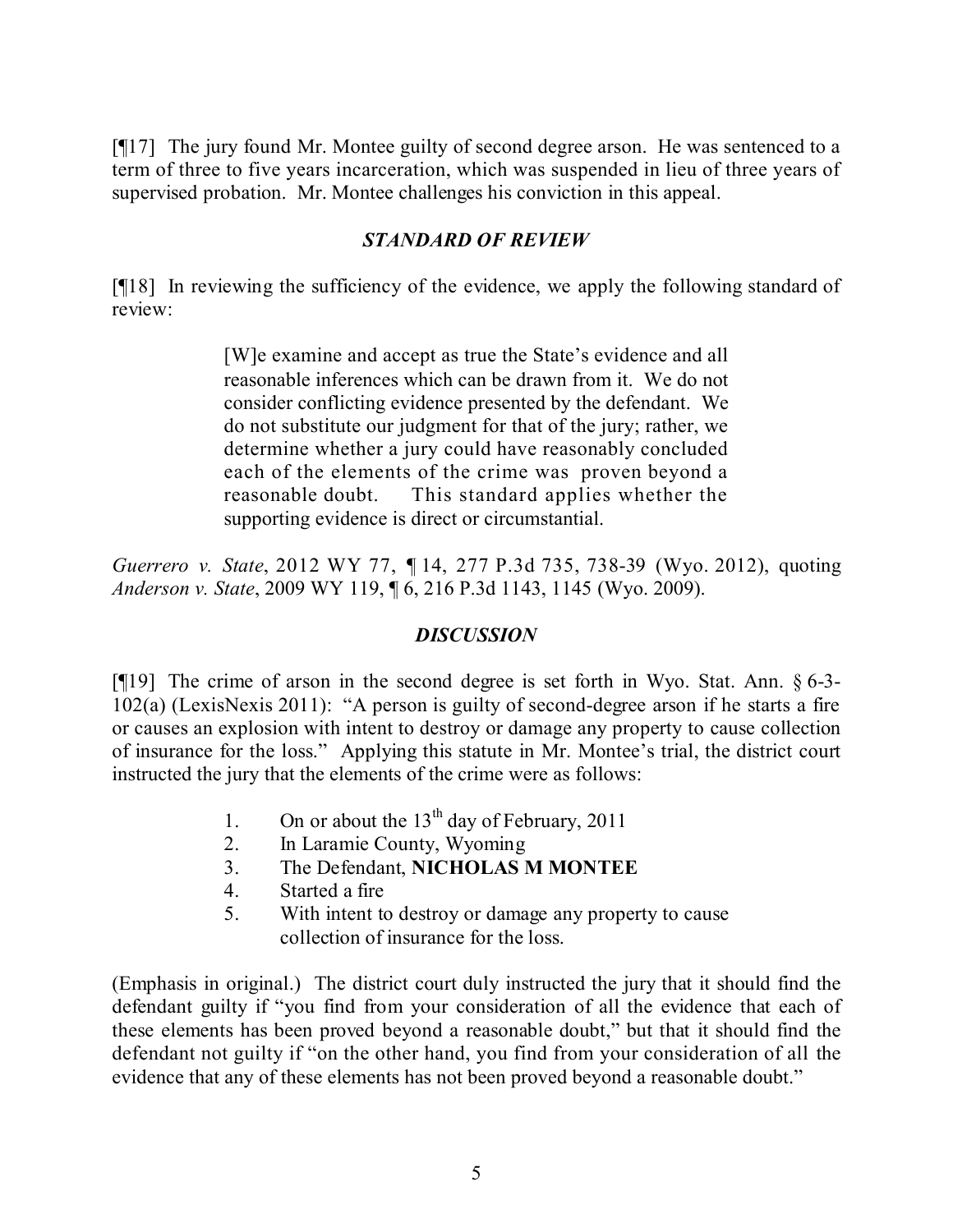[¶20] Mr. Montee claims on appeal that the State did not provide sufficient evidence to support his conviction. He does not dispute the date or location of the fire, or that he may have started it. He claims, however, that the State provided only circumstantial evidence to establish intent, the fifth element of the crime of arson, and that such evidence was insufficient to prove beyond a reasonable doubt that he acted with intent to destroy or damage any property to cause collection of insurance for the loss.

[¶21] As an initial matter, we set aside Mr. Montee's protest that the State relied solely on circumstantial evidence to prove intent. As the district court instructed the jury in Mr. Montee's trial:

> There are two types of evidence from which you may find the truth as to the facts of a case – direct and circumstantial evidence. Direct evidence is the testimony of one who asserts actual knowledge of a fact, such as an eyewitness; circumstantial evidence is proof of a chain of facts and circumstances indicating whether the defendant is guilty or not guilty. The law makes no distinction between the weight to be given to either direct or circumstantial evidence. Nor is a greater degree of certainty required of circumstantial evidence than of direct evidence. You should weigh all the evidence in the case. After weighing all the evidence, if you are not convinced of the guilt of the defendant beyond a reasonable doubt, you must find him not guilty.

This jury instruction is consistent with a long line of decisions establishing that intent may be proven by circumstantial evidence alone. *E*.*g*., *Browning v. State*, 2001 WY 93, ¶ 18, 32 P.3d 1061, 1068 (Wyo. 2001); *Wentworth v. State*, 975 P.2d 22, 26 (Wyo. 1999). We have observed that intent "is rarely capable of establishment by direct evidence," and that "circumstantial evidence . . . most often is the only manner of proof available." *Remmick v. State*, 2012 WY 57, ¶ 26, 275 P.3d 467, 472 (Wyo. 2012), quoting *Russell v. State*, 583 P.2d 690, 700 (Wyo. 1978). With specific regard to arson, we have observed that, "While all the evidence against the appellant is circumstantial this is not unusual because the very nature of the crime of arson ordinarily dictates that the evidence will be circumstantial." *Vialpando v. State*, 494 P.2d 939, 941 (Wyo. 1972). If the evidence was sufficient, the State could rely solely on circumstantial evidence to prove Mr. Montee's intent.

[¶22] Turning to Mr. Montee's claim that there was insufficient evidence to prove his intent, we believe the claim is readily disproved by the recitation of facts above. To recap, the State presented evidence of Mr. Montee's financial difficulties and his frustration with the condition of the house. Mr. Montee purchased insurance for the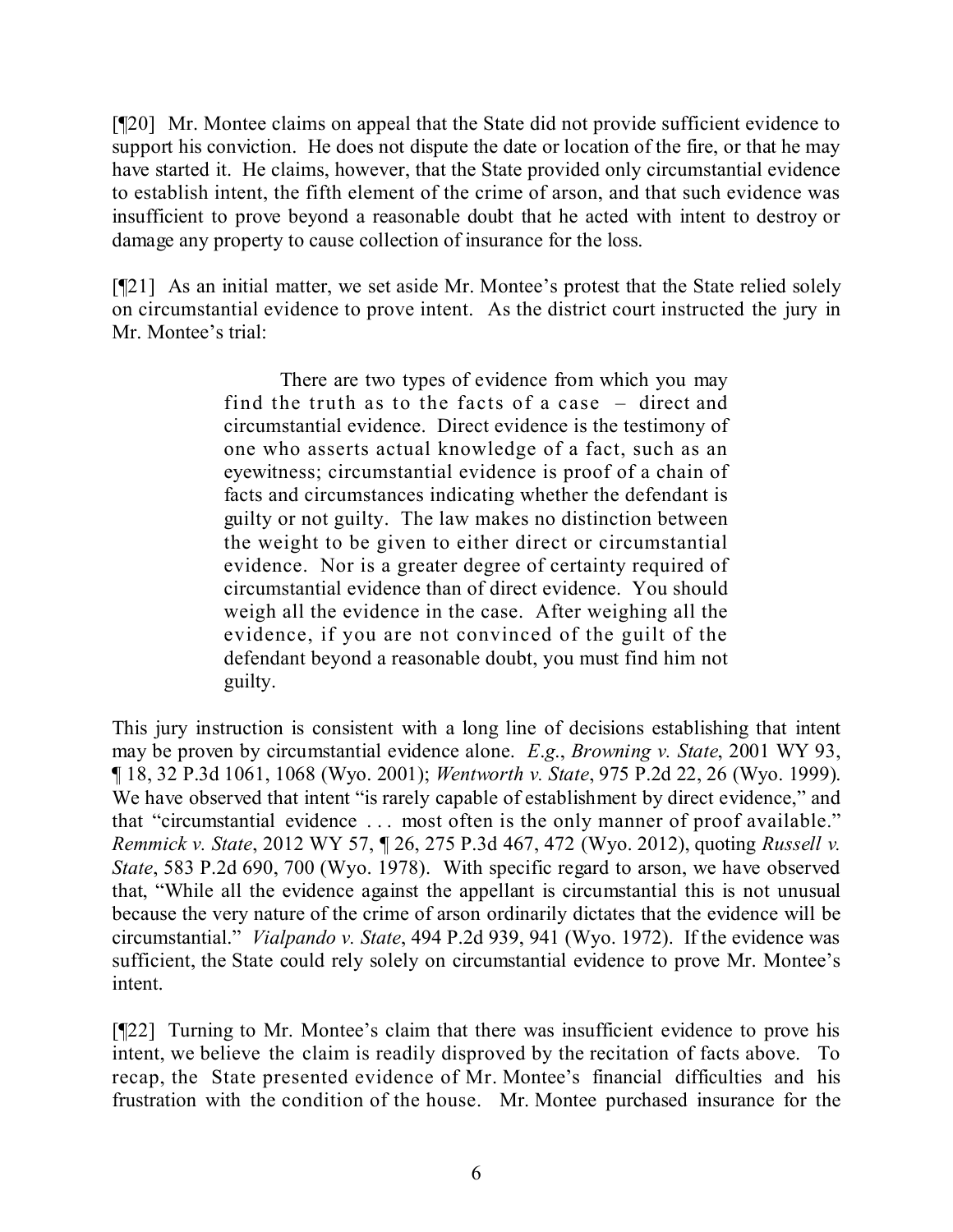home only sixteen days before the fire, and specifically asked the agent if the policy covered fire. He filed a claim for the insurance proceeds on the day after the fire. Detective Thomas and Mr. Baldwin both concluded that the fire was intentionally started by Mr. Montee, and explained the bases for that conclusion in detail. Moreover, Mr. Montee admitted during the interview that he turned on the stove and left the home, knowing the house would burn down. This evidence is sufficient to allow a jury to determine beyond a reasonable doubt that Mr. Montee started the fire with intent to destroy or damage the home to cause collection of insurance for the loss.

[¶23] For the sake of completeness, we note that Mr. Montee testified at trial that he did not start the fire intentionally. However, in analyzing a claim of sufficiency of the evidence, we consider only the evidence favorable to the State and the reasonable inferences that can be drawn from it. *Guerrero*, ¶ 14, 277 P.3d at 738-39. In addition, to the extent his trial testimony conflicted with the admissions made in the taped interview, it was the jury's prerogative to determine which evidence was more credible. As we said in a previous arson case, "Obviously there was a conflict in the evidence, but our rule is that the credibility of witnesses, the weight of the evidence, and conflicts in the evidence must be resolved by the finder of fact, the jury in this instance." *Aden v. State*, 717 P.2d 326, 328 (Wyo. 1986).

[¶24] At the heart of Mr. Montee's argument is an assertion that Detective Thomas's testimony conflicted with that of Mr. Baldwin. He characterizes that conflict in his brief:

> The prosecution's first expert witness stated firmly that the "primary point of origin of the fire was on the cooking surface of the island in the kitchen." The second expert stated, "The primary area of origin that is consistent with the damage and destruction done to this building is in the master bedroom closet on the west side of the building." It is clear that there is no consensus as to where the fire was started. There is therefore doubt as to where Mr. Montee was supposed to have started the fire.

(Internal citations omitted.)

[¶25] Further, Mr. Montee contends, both expert witnesses testified that they adhered to the NFPA921 Guide for Fire and Explosion Investigations. That source defines the term "probable" as "more likely true than not," and it defines the term "possible" as feasible but not probable. It explains that if two or more hypotheses are equally likely, then the level of certainty must be considered "possible." Detective Thomas concluded that the primary point of origin of the fire was the cooking surface of the kitchen island, with a possible secondary point of origin in the master bedroom closet. Mr. Baldwin testified that the primary place of origin was the master bedroom closet, and that the kitchen fire